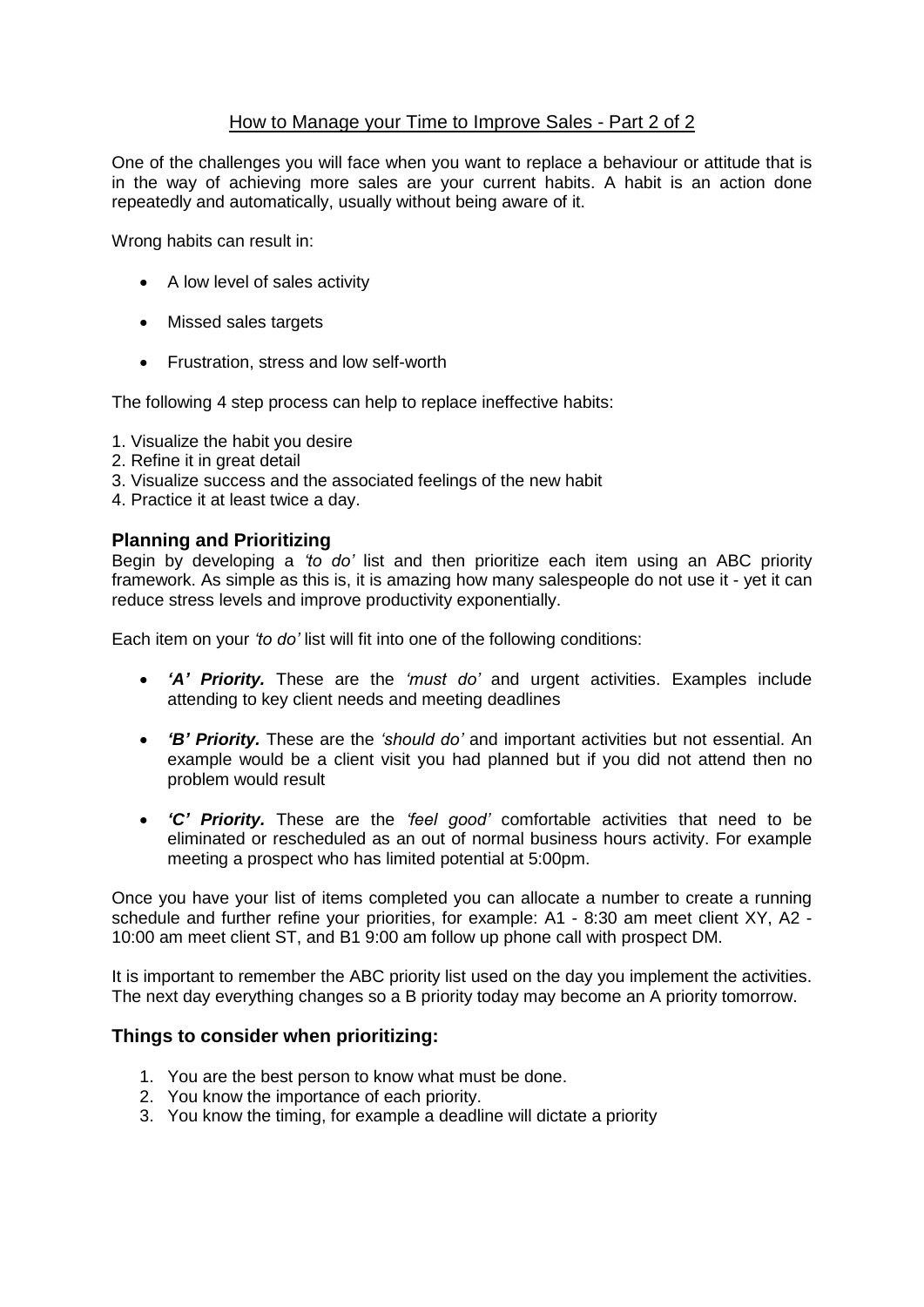# **Geographical Sales Territory Management**

To maximise sales within a defined geographical area you need to:

- Divide your region into individual selling areas based on potential sales volumes. This could be 4 or 5 regions depending on the call cycle
- Plan your time within these areas to maximise your productivity
- Spend time in more lucrative face to face selling situations
- Invest most of your time with those clients who will provide you with the greatest financial return
- Service your complete sales territory
- Reduce travel time and lower the cost of managing your sales territory

### **Implementing a sales territory plan**

A) Grade your clients, prospective clients and leads based on the potential volume and profit margin.

B) Allocate your list into individual sales areas.

C) Develop a Sales Territory Plan. This will give you an indication of who deserves more of your time. You can further divide your list into:

C1.1 – Greatest Potential**.** Set a minimum target for this category and these are the accounts in which you want to spend most of your time growing sales.

C1.2 – Potential. The sales target should cover all costs and generate a profit.

C1.3 – Least Potential for sales growth. These can be existing clients and prospective clients where you have limited information or new clients where you are growing revenue so they ultimately become a category A or B client. Unless there is genuine potential for a client to become an A or B then re-think how to best manage them. For example, transfer them to client support or increase the sales call cycle.

# **A sales territory plan consists of 3 parts:**

### **1. Strategies to achieve your sales target**

Identify all prospective clients and review existing client sales. Drill down into the different product or service categories to work out how you will achieve your sales target. Identify products and services to increase sales. In summary what you want to achieve is:

- To retain and grow existing clients' business through increased sales
- Convert prospective clients to become clients

### **2. Set a call cycle for every client**

The amount of time and frequency of your sales call cycle is dependent upon client needs and the real possibility of increased sales. Potential clients can provide you with great opportunities to grow sales. Use the ABC account rating system to decide how often you will call on a prospective or existing client. You will also need to take into consideration:

• Their buying behaviour. For example do they only buy when you see them or do they buy regardless? If the client relies on your presence you will need to develop a strategy that will encourage them to buy when you are not there